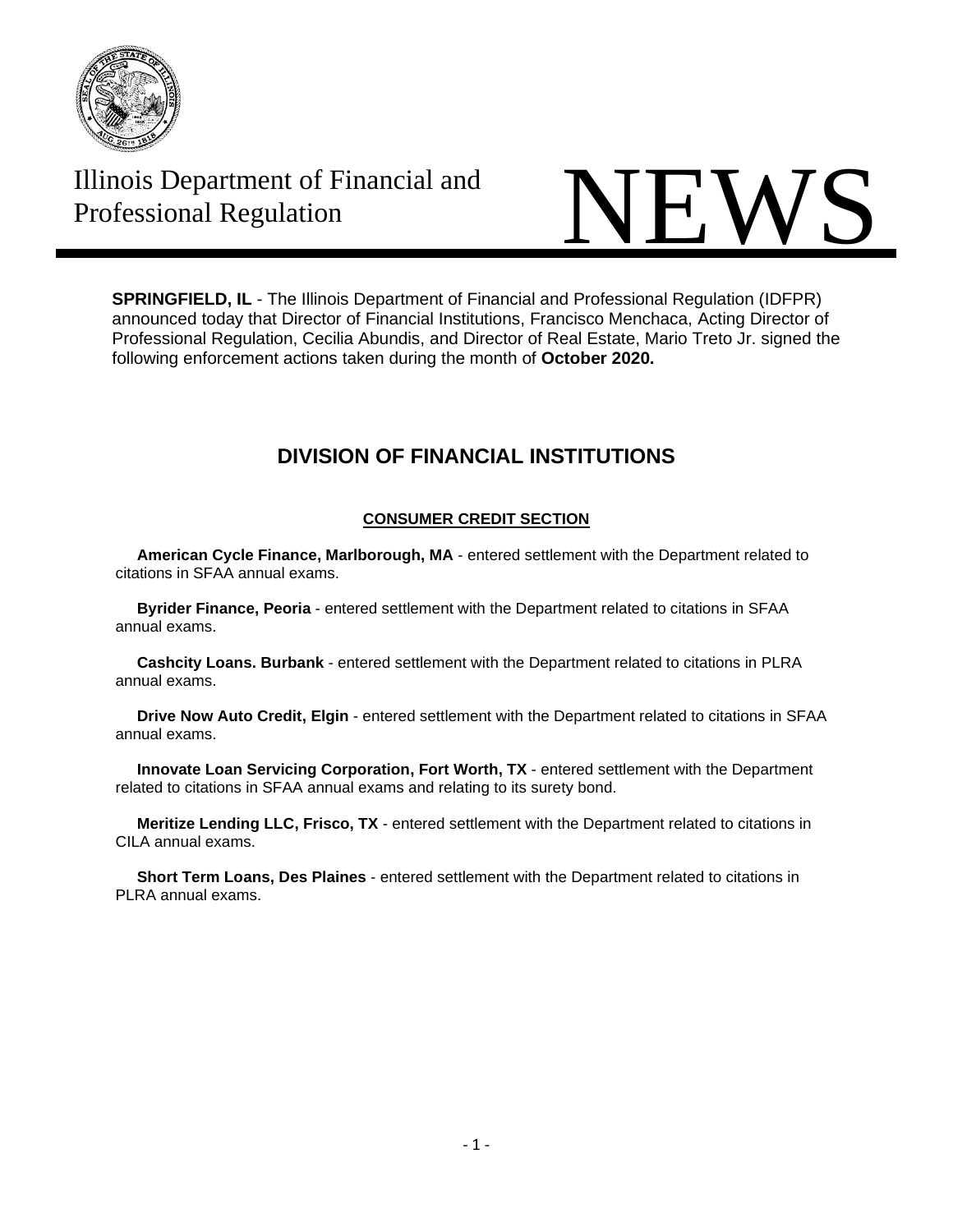## **DIVISION OF PROFESSIONAL REGULATION**

#### **BARBER, COSMETOLOGY, ESTHETICS, HAIR BRAIDING & NAIL TECHNOLOGY**

 **Alisia Horton, Rantoul, 011302957** - cosmetology license suspended for 180 days effective nunc pro tunc to February 3, 2020, based on a violation of probation.

 **Michele Salvadore, St. Charles, 011228761** - cosmetology license reprimanded based on unprofessional conduct.

#### **COLLECTION AGENCY**

 **Ad Astra Recovery Services, Inc., Wichita, KS, 017022336** - collection agency license to be issued and placed on indefinite probation with conditions for a minimum of two years and fined \$20,000 based on material misstatements to the Department and sister-state disciplines.

 **Lyon Collection Services, Inc., Las Vega, NV, 017020567** - collection agency license reprimanded based on a sister-state discipline.

#### **DENTAL**

 **Ala'a Al Arabi, West Des Moines, IA, 019032950** – dental license issued with reprimand for adverse action received in the sister-state of Iowa.

#### **PRIVATE DETECTIVE, PRIVATE ALARM, PRIVATE SECURITY & LOCKSMITH**

 **Joseph Baker, Chicago, 129349295** - permanent employee registration card suspended for being more than 30 days delinquent in the payment of child support.

 **Leonard Davis, Chicago, 129454611** - permanent employee registration card issued and placed on non-reporting probation for two years due to a violation of the Act.

 **Willie Doss, Chicago, 129427855** - permanent employee registration card suspended for being more than 30 days delinquent in the payment of child support.

 **Reggie Dowdell, Chicago, 129454610** - permanent employee registration card issued and placed on non-reporting probation for two years due to a violation of the Act.

 **Alejandro Gomez, Rockford, 129454603** - permanent employee registration card issued and placed on non-reporting probation for two years due to a violation of the Act.

 **Edgar Gomez, Chicago, 129454602** - permanent employee registration card issued and placed on non-reporting probation for one year due to a violation of the Act.

 **Joshua Holyfield, Calumet City, 129454643** - permanent employee registration card issued and placed on non-reporting probation for two years due to a violation of the Act.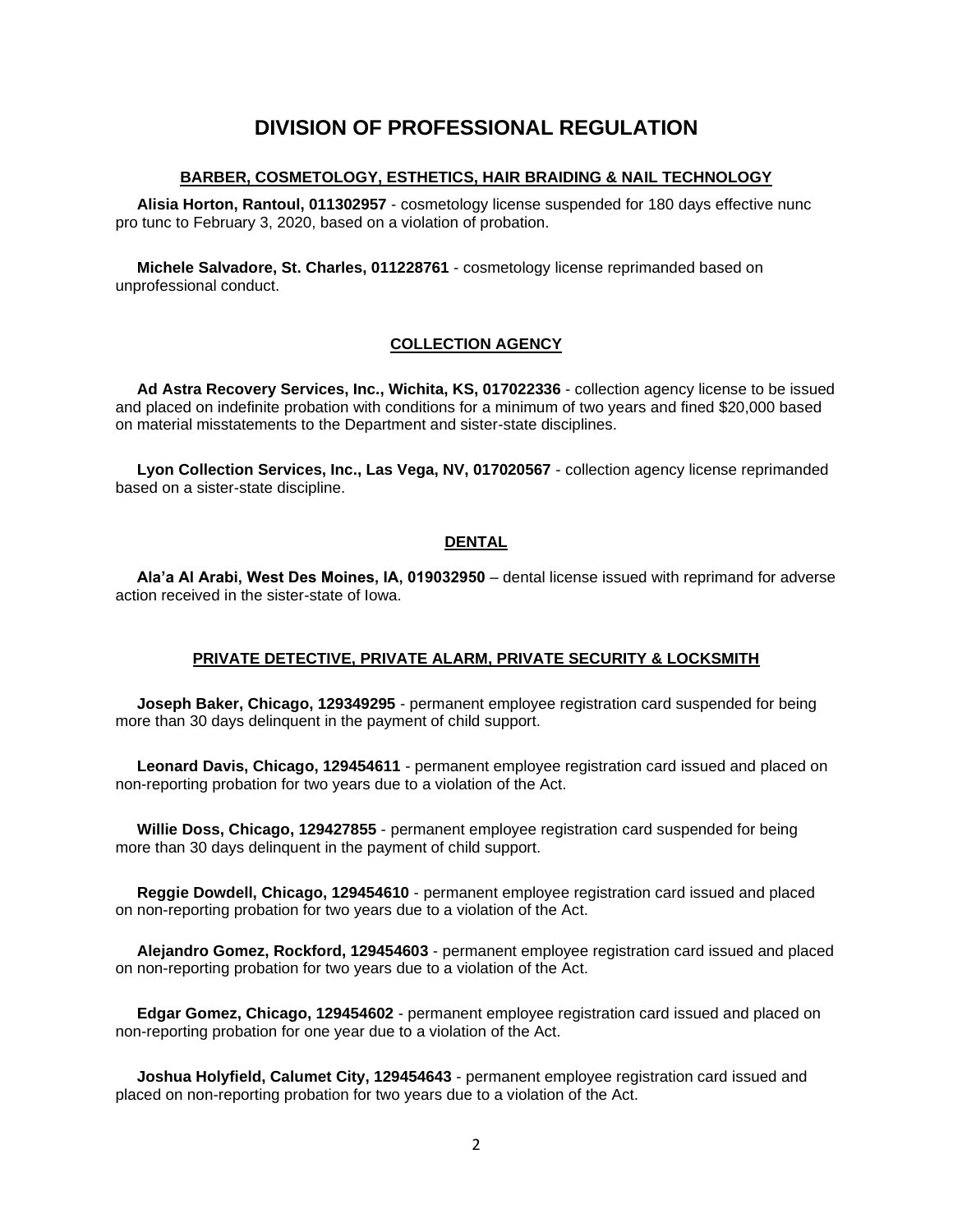**Melvin Jones, Chicago, 119001071** - private security contractor license restored from refuse to renew status to non-reporting probation for two years effective upon payment of fees and filing of forms.

 **Benjamin Kasper, Brookfield, 129455426** - permanent employee registration card to be issued and placed on indefinite, non-reporting probation for a minimum of one year due to a violation of the Act.

 **Jeffery Perkins, Chicago, 129374972** - permanent employee registration card suspended for being more than 30 days delinquent in the payment of child support.

 **Walter Riley-Palmer, Chicago, 129454794** - permanent employee registration card issued and placed on non-reporting probation for two years due to a violation of the Act.

 **Kyle Sthilaire, Naperville, 129454735** - permanent employee registration card issued and placed on non-reporting probation for two years due to a violation of the Act.

#### **FUNERAL DIRECTOR AND EMBALMER**

 **Fred Hub, Chicago Heights, 034010506** - funeral director and embalmer license reprimanded and fined \$1,500 based on failure to secure a permit from the local registrar for an out-of-state burial.

#### **PHYSICIAN ASSISTANT**

 **Steven Richardson, West Lake Hills, TX, 085007118** - physician assistant license placed on permanent surrender status due to a sister-state discipline by the Idaho State Board of Medicine in September 2020 that was based on a California action.

#### **ROOFING CONTRACTOR**

 **All Major Restorations, Moline, 104017103** - roofing contractor license placed in refuse to renew status based on failure to respond to Department's written information request and unprofessional conduct.

 **Thomas Fleming, Chicago, 105008951** - roofing qualifying party designation issued but acceptance thereof indefinitely suspended based on a violation of the Act and unprofessional conduct.

 **Nationwide General Contractors, Downers Grove, 104016953** - roofing contractor license placed in refuse to renew status based on unprofessional conduct.

 **Regio Contractors Management Corp, Peoria, 104017333** - roofing contractor license reprimanded and fined \$5,000 based on unprofessional conduct.

#### **MEDICAL**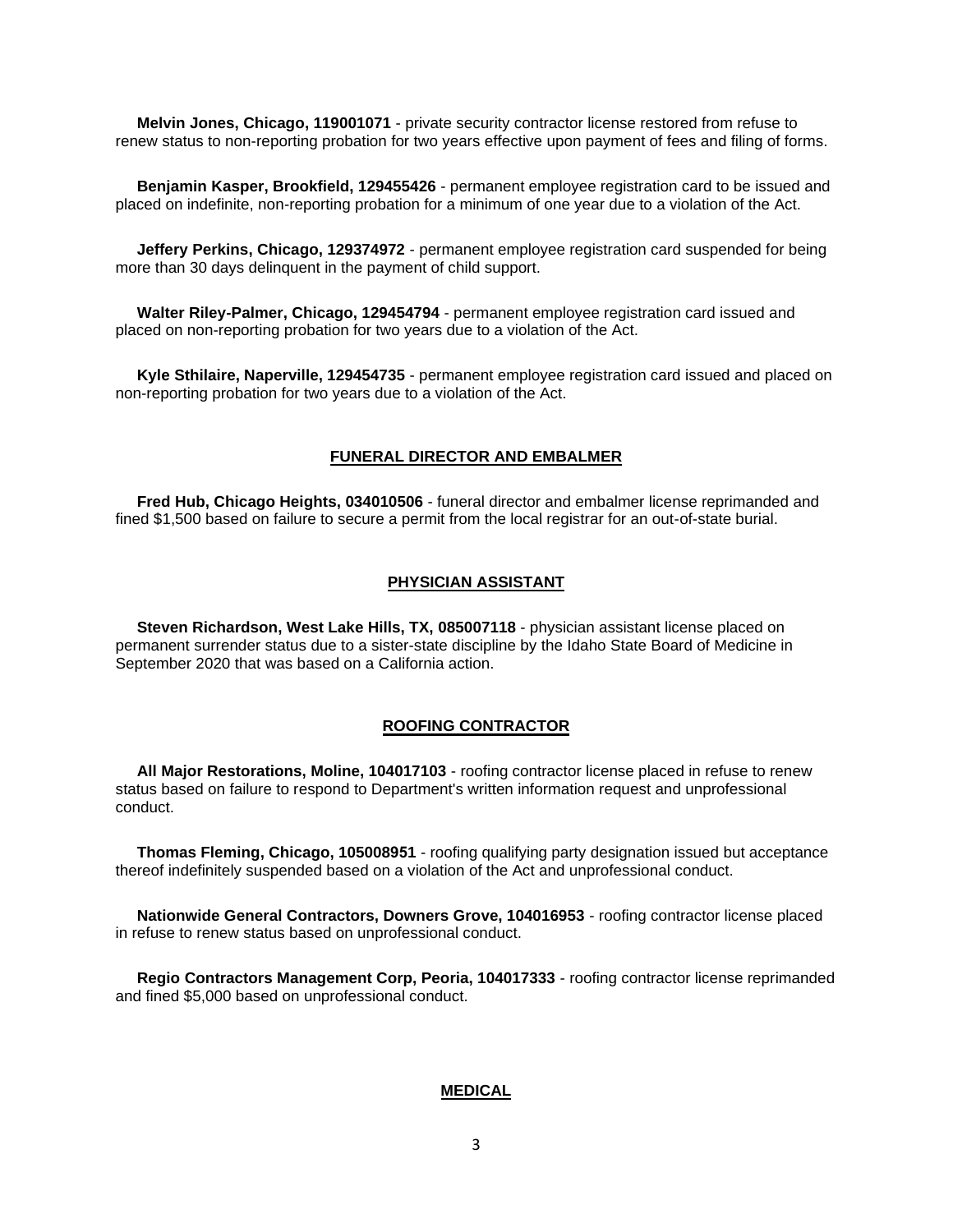**Ashok Bharucha, Onalaska, WI, 036122705** - physician and surgeon license placed in refuse to renew status after being disciplined by the New Hampshire Board of Medicine for sexual misconduct.

 **Robert Buchla, Yorkville, 038006618** - chiropractor license suspended for being more than 30 days delinquent in the payment of child support.

 **Marius Gradianu, Gurnee, 036154553** - physician and surgeon license issued with reprimand due to an adverse action taken by the State of Michigan in April of 2019.

 **Richard Harris, Melrose Park, 036063183** - physician and surgeon license reprimanded with CME and EBAS requirements and fined \$2000 for alleged inappropriate prescribing of Schedule IV controlled substances to an individual for approximately 18 months.

 **Richard Kiang, Willowbrook, 036076533** - physician and surgeon license placed on indefinite probation for a minimum of three years, must pass EBAS Examination, complete 10 hours of CME and fined \$25,000 for providing medically unnecessary nerve conduction studies and electromyography to patients of B-T Neuro Diagnostics.

 **Gopichand Naguboyina, Chicago, 036130841** - physician and surgeon license reprimanded and must complete 15 CME's for failure to diagnose.

 **Latha Polavarapu, Joliet, 036120015** - physician and surgeon license reprimanded, must complete CME's and fined \$2,500 for improper prescribing of an estrogen supplement without also prescribing progesterone.

 **Joseph Probst, South Beloit, 038008186** - chiropractor license suspended for 60 days, thereafter placed on six month probation and must complete 10 CME's after allegedly the respondent failed to report the Department that his Medicare enrollment and billing privileges were revoked by the Centers for Medicare and Medicaid Services effective July 30, 2018, in violation of the January 2018 Consent Order.

 **Robert Rozner, Naperville, 036077756** - physician and surgeon license reprimanded, must complete 20 hours of CME and fined \$2,500 for failure to diagnose unstable angina.

 **Clarke Shih, Loves Park, 038007734** - chiropractor license reprimanded, must pass EBAS examination, complete 20 CME's and fined \$7,500 for operating a med spa that performed ablative laser hair removal without the supervision of a licensed physician.

 **Jamiere Smith, Chicago, 036087325** - physician and surgeon license continued on indefinite probation for a minimum of one year, fined \$1,000 and prior fine of \$20,00 dated 10/13/2016 is null and void.

 **Donald Unwin, Swansea, 036084822** - physician and surgeon license reprimanded, must complete 10 CME's and fined \$1,000 for implanting in the anterior chamber an intraocular lens designed for use in the posterior chamber.

#### **NURSING**

 **Carrie Blaser, Rockford, 041339032** - registered professional nurse license and advanced practice nurse license, **209008148** both placed on indefinite probation for a minimum of three years and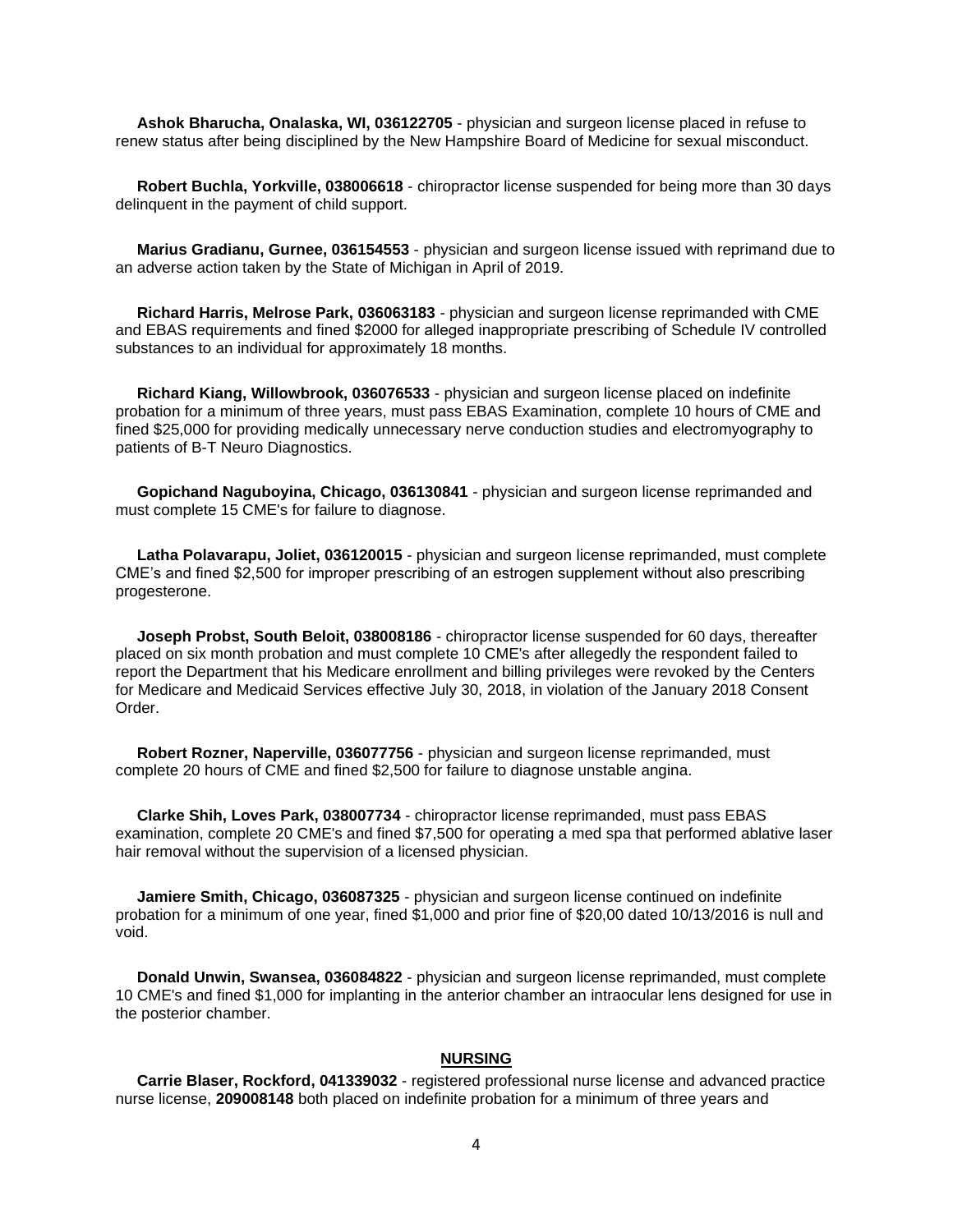advanced practice registered nurse controlled substance license indefinitely suspended for a minimum of 12 months due to Respondent's plea of guilty to misappropriation of identification information, a felony, related to Respondent's theft of a co-workers DEA information to forge prescriptions for self-use.

 **Tina Booker, Chicago, 041409707** - registered professional nurse license reprimanded and must cooperate with participating in training for handling and disposing of medications for removing a patient's medication from the patient's apartment.

 **Michelle Dunkel, Fort Wayne, IN, 041435916** - registered professional nurse license placed on indefinite probation due to disciplinary action taken by the state of Alaska and unprofessional conduct.

 **Abbey Elam, Sullivan, 043115771** - practical nurse license indefinitely suspended due to respondent's drug diversion, failure to report a final adverse action taken by a healthcare institution to the Department, filing of false records, and making a false or fraudulent statement on a document connected to her practice as a nurse.

 **Sherry Hansen, Wyanet, 041334441** - registered professional nurse license placed on indefinite probation for a minimum of two years for violation of the Act due to a positive drug test resulting in termination of her employment.

 **Latoya Marshall, Sauk Village, 043118267** - practical nurse license placed on indefinite probation for a minimum of two years due to diversion.

 **Amy Mattingly, Westfield, IN, 041243389** - registered professional nurse license placed on indefinite probation due to respondent's sister-state discipline and failure to report said discipline to the Department.

 **Sabrina Oxarart, Streator, 041424098** - registered professional nurse license indefinitely suspended due to unprofessional conduct, drug diversion, and failure to report termination from a health care institution.

 **Mohammad Qureshi, Algonquin, 043112522** - practical nurse license placed on probation for 27 months for violation of the Act due to conviction for felony manufacture and delivery of cannabis.

 **Brenda Regas, Bradley, 043091254** - practical nurse license automatically, indefinitely suspended for a minimum of 12 months due to respondent's violation of a Care, Counseling and Treatment Agreement.

 **Ralene Spitzig, Huntsville, AL, 043129697** - practical nurse issued with a reprimand due to applicant's sister-state discipline for practicing with an expired license.

#### **PHARMACY**

 **Remy Onimoe, Solon, OH, 051296426** - pharmacist license temporarily suspended due to a finding that respondent's continued practice constitutes an imminent danger to the public after the Michigan State Board of Pharmacy summarily suspended respondent's pharmacy license.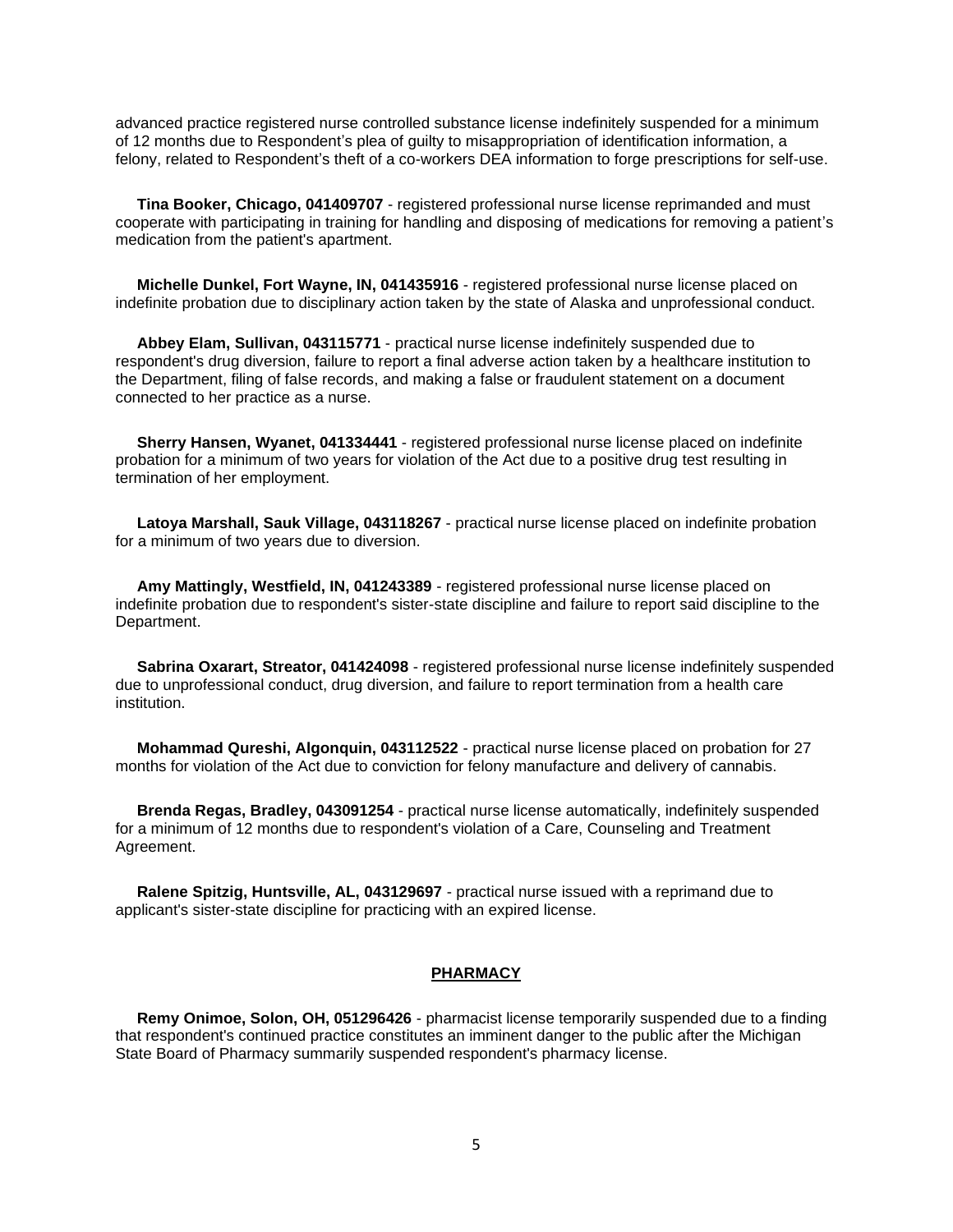#### **PUBLIC ACCOUNTANT**

 **Barbara McKinzie, Olympia Fields, 065015728** - licensed certified public accountant license reprimanded as a result of an October 10, 2016 American Arbitration Award totaling \$1.344 million for a proven breach of fiduciary duty, conversion, and unjust enrichment related to valuation of Ms. McKinzie's compensation package for service in her role as Supreme basileus ("President") during years 2006- 2010. Ms. McKinzie's conduct was not directly related to accounting practice.

#### **RESPIRATORY CARE**

 **Rebecca Shook, Dallas, TX, 194091577** - respiratory care practitioner license issued and placed on indefinite probation due to applicant's violation of the Act.

## **DIVISION OF REAL ESTATE**

#### **AUCTIONEER**

 **CNI Global Ventures Inc, Gilberts, 444000429** - auction firm license revoked and fined \$3,500 for engaging in the practice of auctioneering, conducting an auction, or providing an auction service after its license was expired. This auction firm is also jointly and severally liable for the \$5,000 fine of David Gerber.

 **David Gerber, 441001376, E**l**gin** - auction license suspended for a minimum period of 1 year and fined \$5,000 for engaging in the practice of auctioneering, conducting an auction, or providing an auction service after its license was expired. This auction firm is also jointly and severally liable for the \$3,500 fine of CNI Global Venture.

 **Del Peterson and Associates, Fremont NE, 44400311** - auction firm license revoked and fined \$5,000 for engaging in the practice of auctioneering, conducting an auction, or providing an auction service after its license was expired. This auction firm is also jointly and severally liable for the \$25,000 fine of Steven Peterson.

 **Steven Peterson, Fremont NE, 441000496** - auction license suspended and fined \$25,000 for engaging in the practice of auctioneering, conducting an auction, or providing an auction service after its license was expired. This auction license is also jointly and severally liable for the \$5,000 fine of Del Peterson and Associates.

 **Hatzer and Nordstrom Equipment, Annawan, 444000156** - auction firm license revoked and fined \$20,000 for engaging in the practice of auctioneering, conducting an auction, or providing an auction service after its license was expired.

 **Dustin Polhemus, Hanna City, 441000239** - auction license revoked and fined \$20,000 for unlicensed practice, issuing a check for the proceeds from an auction which was returned for insufficient funds, and practicing with a name that was not registered with the Department as an Assumed Business Name or licensed as an Auction Firm.